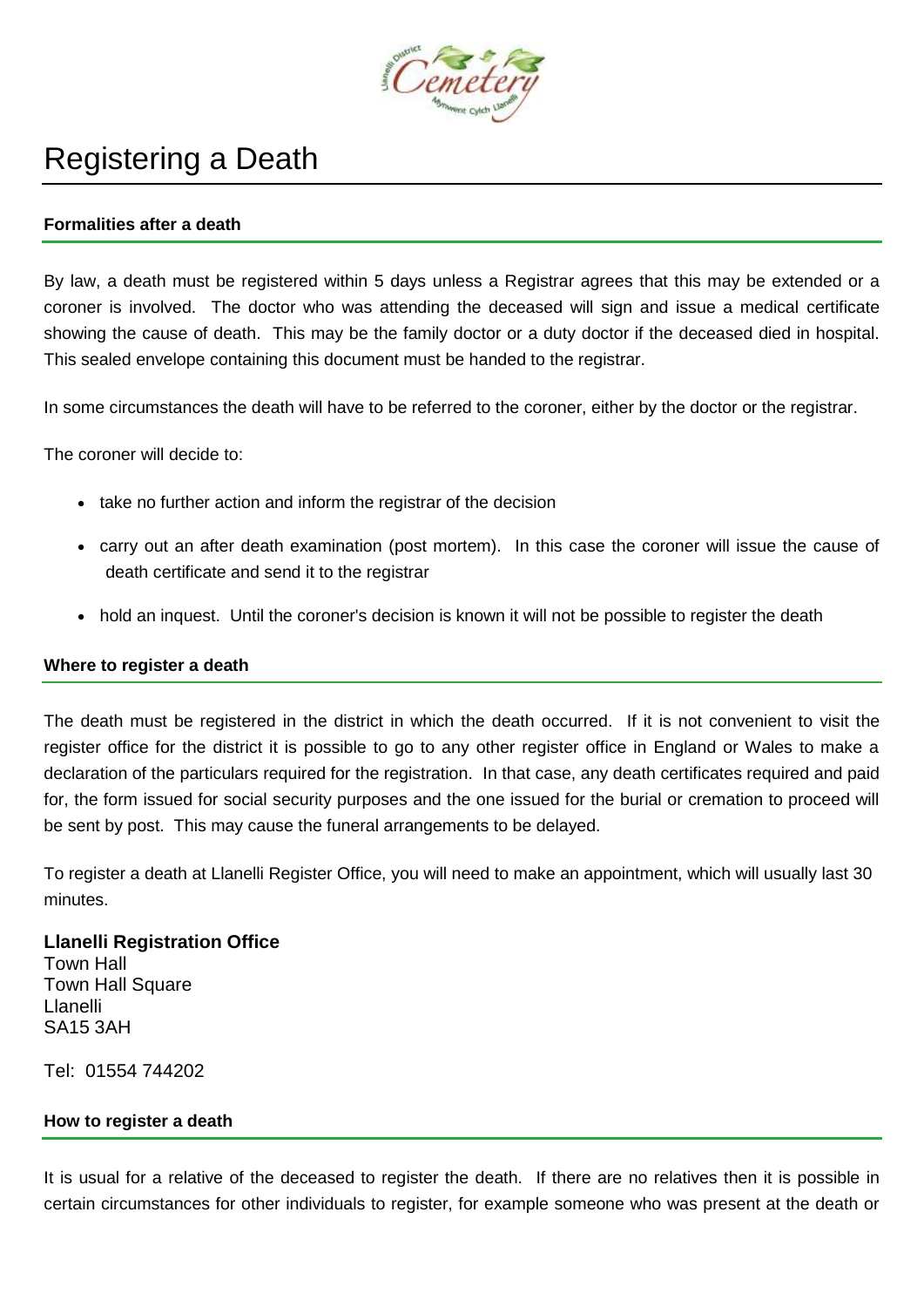the person who is responsible for organising and paying for the funeral. Please contact the register office for specific advice where a relative will not be able to attend to register.

It is useful to bring the deceased's birth certificate, marriage certificate (where appropriate) and NHS medical card.

The registrar will ask for the following details:

- date and place of death
- full names of the deceased, including maiden name where appropriate
- the deceased's date and place of birth
- the deceased's occupation where appropriate
- if the deceased is a married/widowed woman, the full names and occupation of her husband/late husband
- the deceased's usual address
- if the deceased was married, the date of birth of the spouse
- if the deceased was receiving any pensions or allowances from public funds, including pensions from previous employment or sickness/retirement pensions

## **Certificates**

Two forms for specific purposes will be issued:

- The certificate for burial or cremation, sometimes called the green form. This is the certificate to take to the funeral director so that arrangements can be made for the funeral to take place. In certain circumstances a form will be issued by the coroner.
- The certificate of registration of death, sometimes called form BD8. This is for Department of Work and Pensions purposes. It should be completed and sent to the local DWP office as directed.

Certified copies of the death entry (death certificate) can be purchased from the registrar at the time of registration if they are needed for the following purposes:

- probate or letters of administration
- bank and building society accounts
- life insurance policies covering the deceased
- dealing with stocks and shares owned by the deceased
- applying for a tax rebate